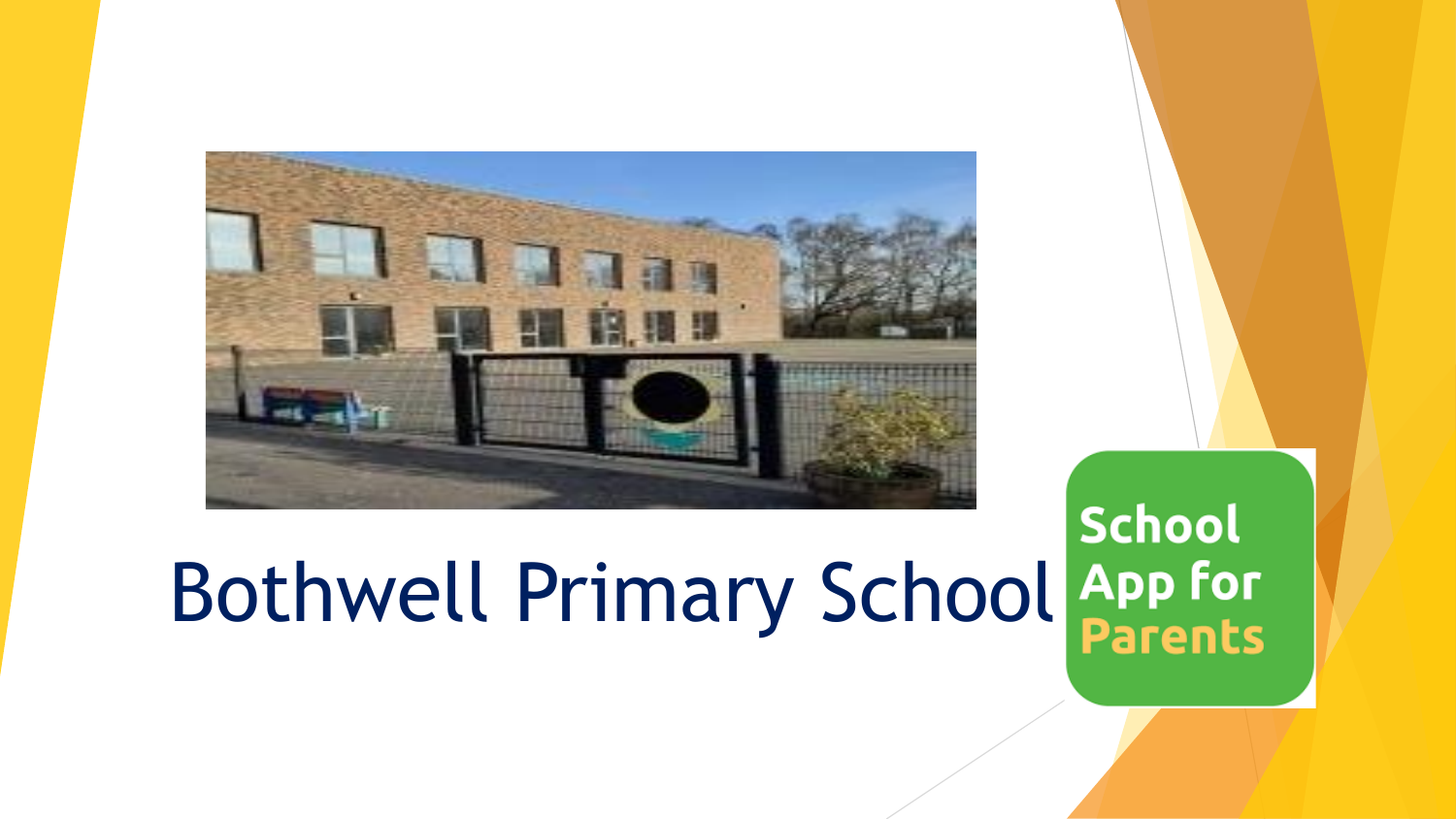#### Downloading the App

- Scan the QR code on the leaflet to go directly to the **C**AppStore or Google Play Store OR
- Go to  $\bullet$  AppStore or  $\bullet$  Google Play Store and search for 'School App for Parents' School **App for** arent
- **Once you have opened the app, search for** 'Bothwell Primary School'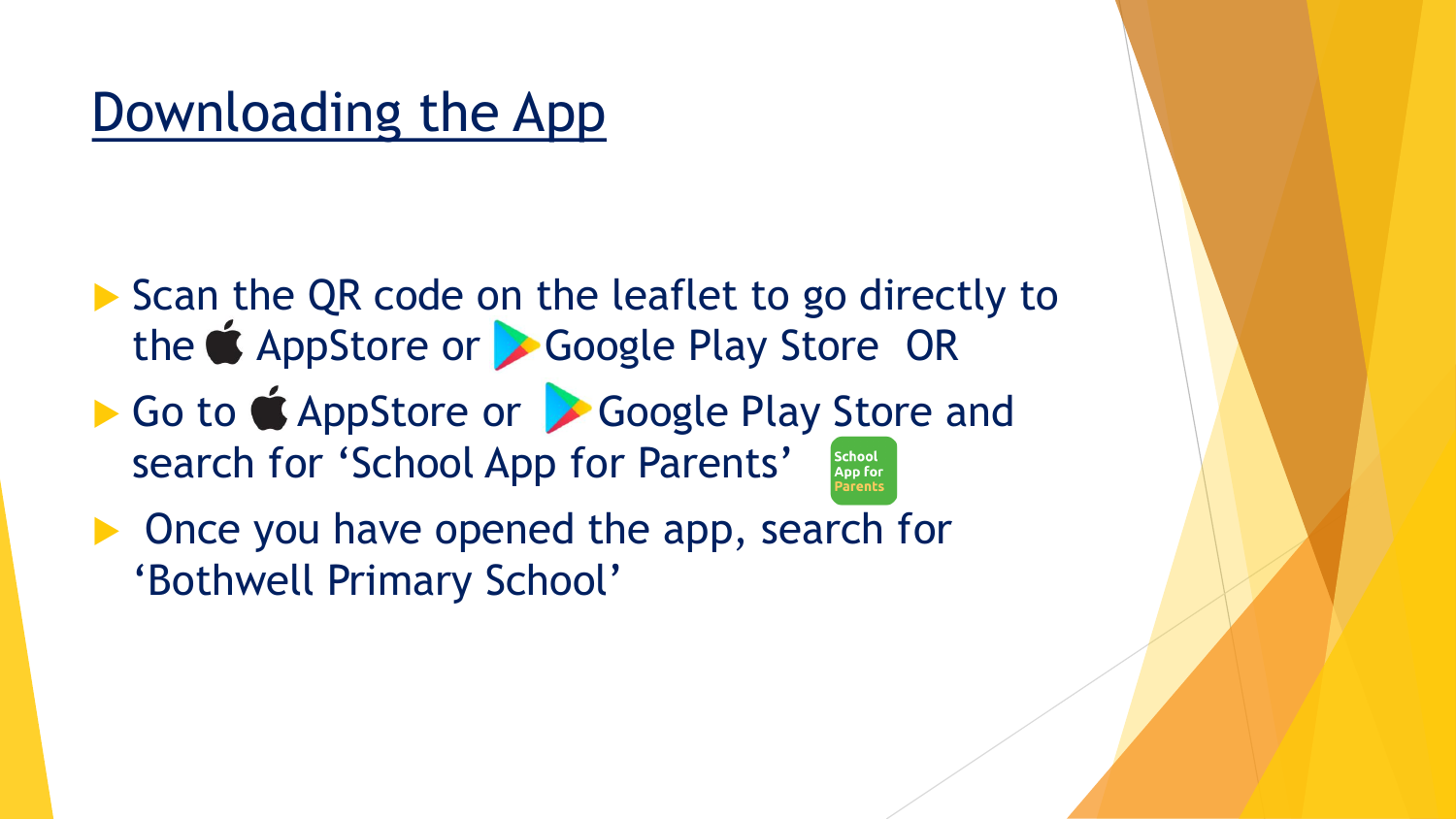# Logging in



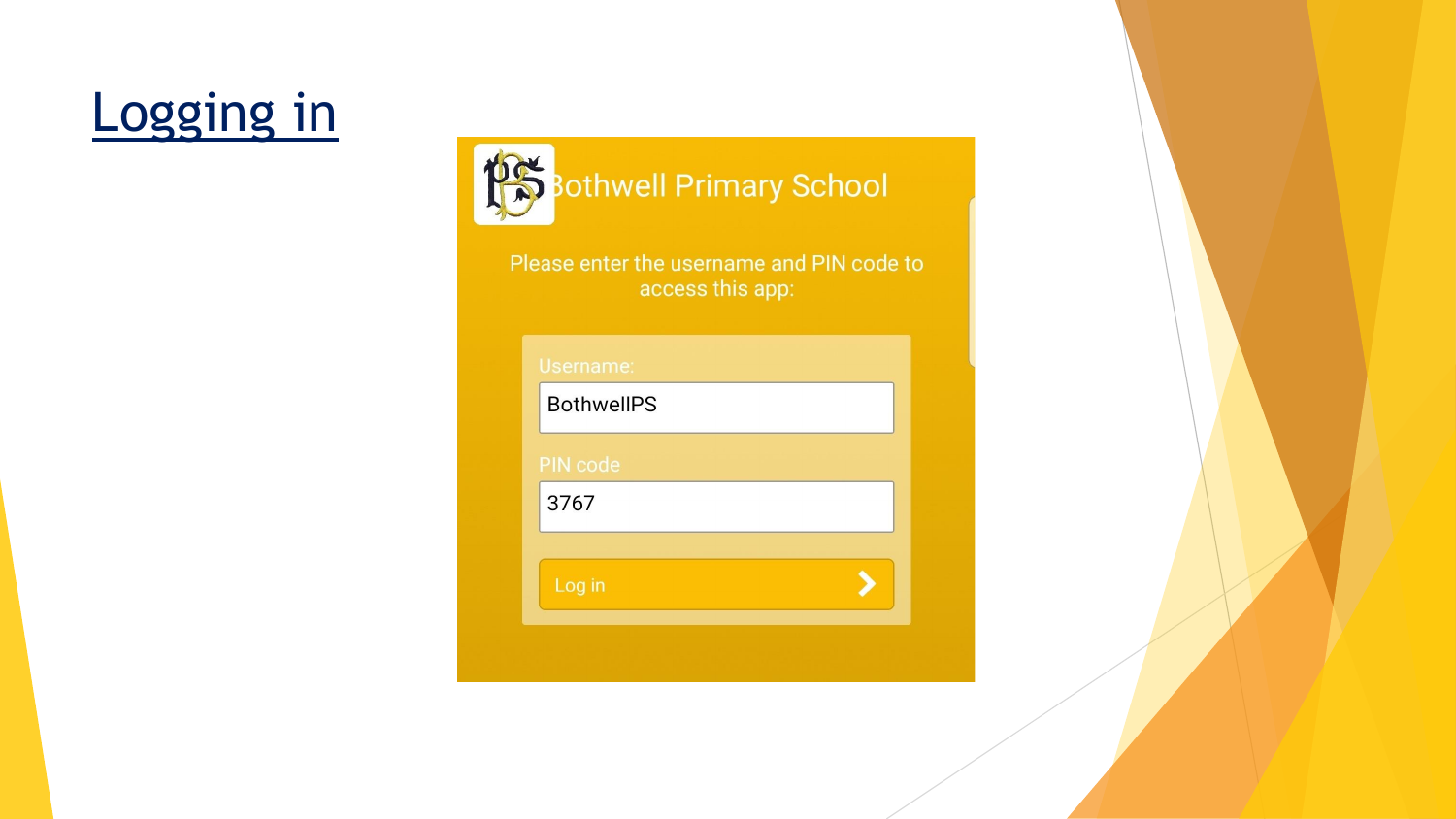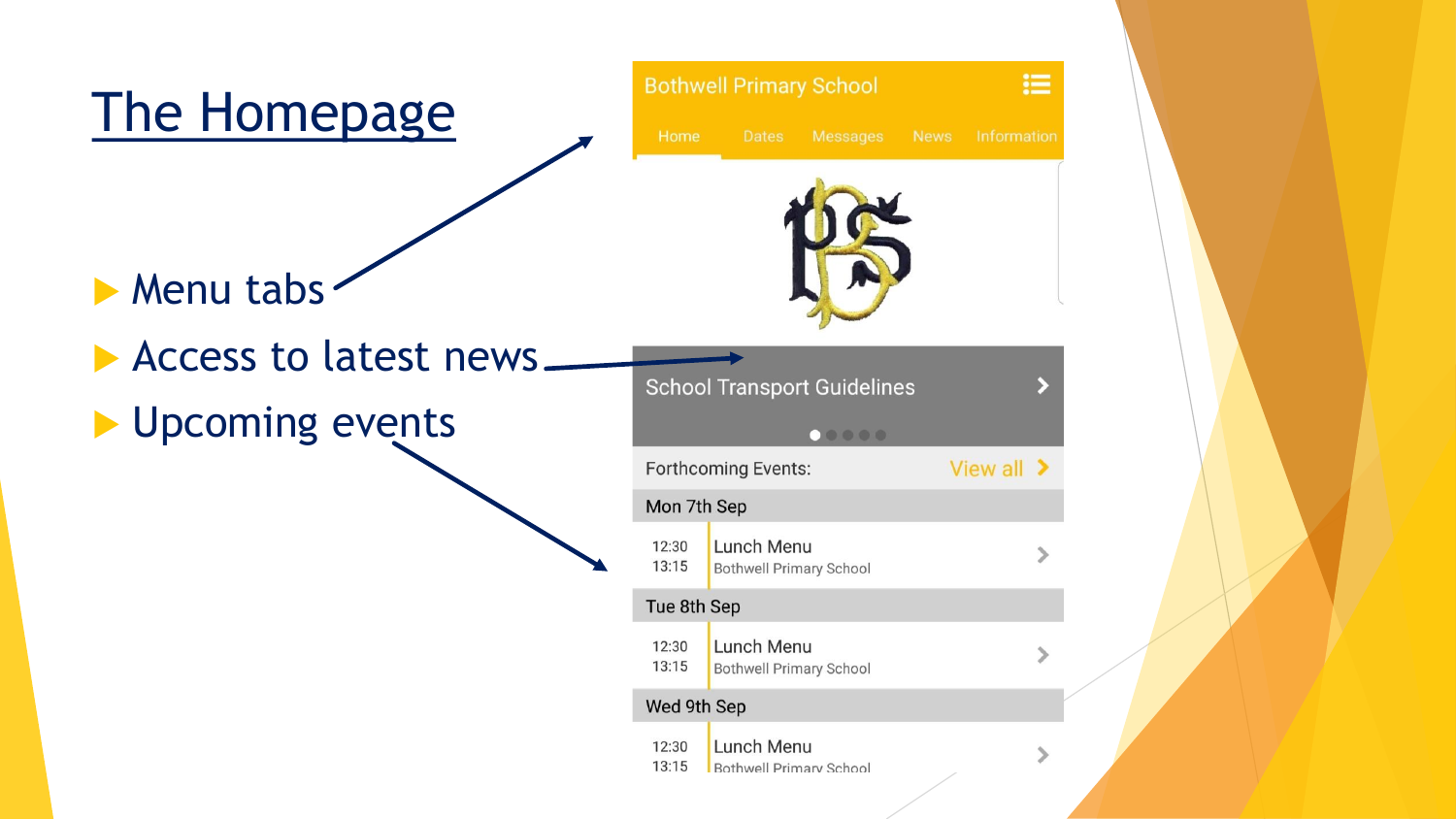# Dates

- Access to school calendar
- **Daily lunch menu**
- **Click entries for more info**
- Scroll across for next month  $\sim$

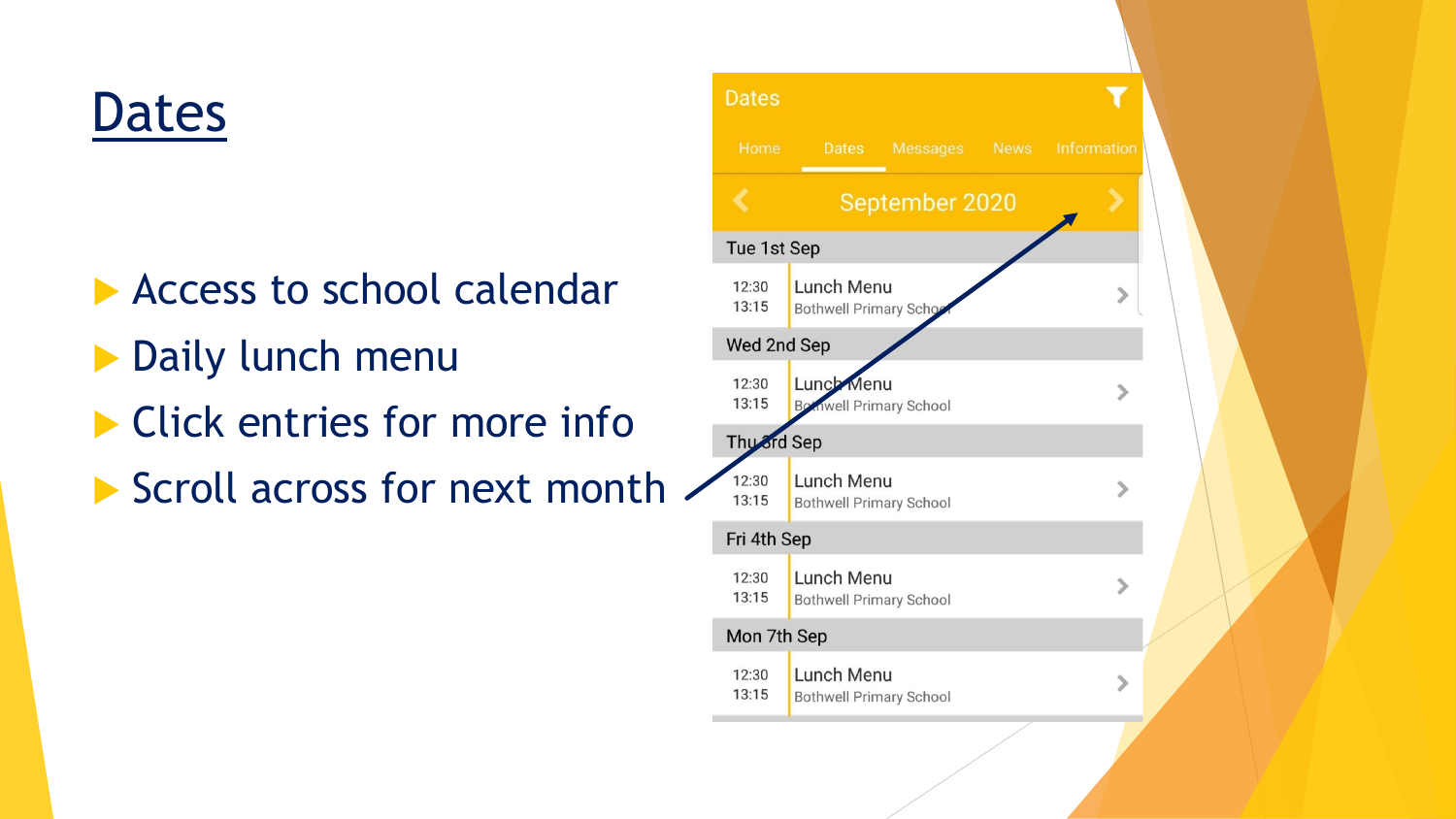#### Messages

- **Messages and alerts** sent out by the school
- **Notification pop-ups**
- Settings cog allows you to mark as read/delete

| <b>Messages</b>  |                                                           |                 |             |             |  |
|------------------|-----------------------------------------------------------|-----------------|-------------|-------------|--|
| Home             | <b>Dates</b>                                              | <b>Messages</b> | <b>News</b> | Information |  |
| Sat 5th Sep 2020 |                                                           |                 |             |             |  |
|                  | Welcome!<br>Welcome to the new Bothwell Primary School Ap |                 |             |             |  |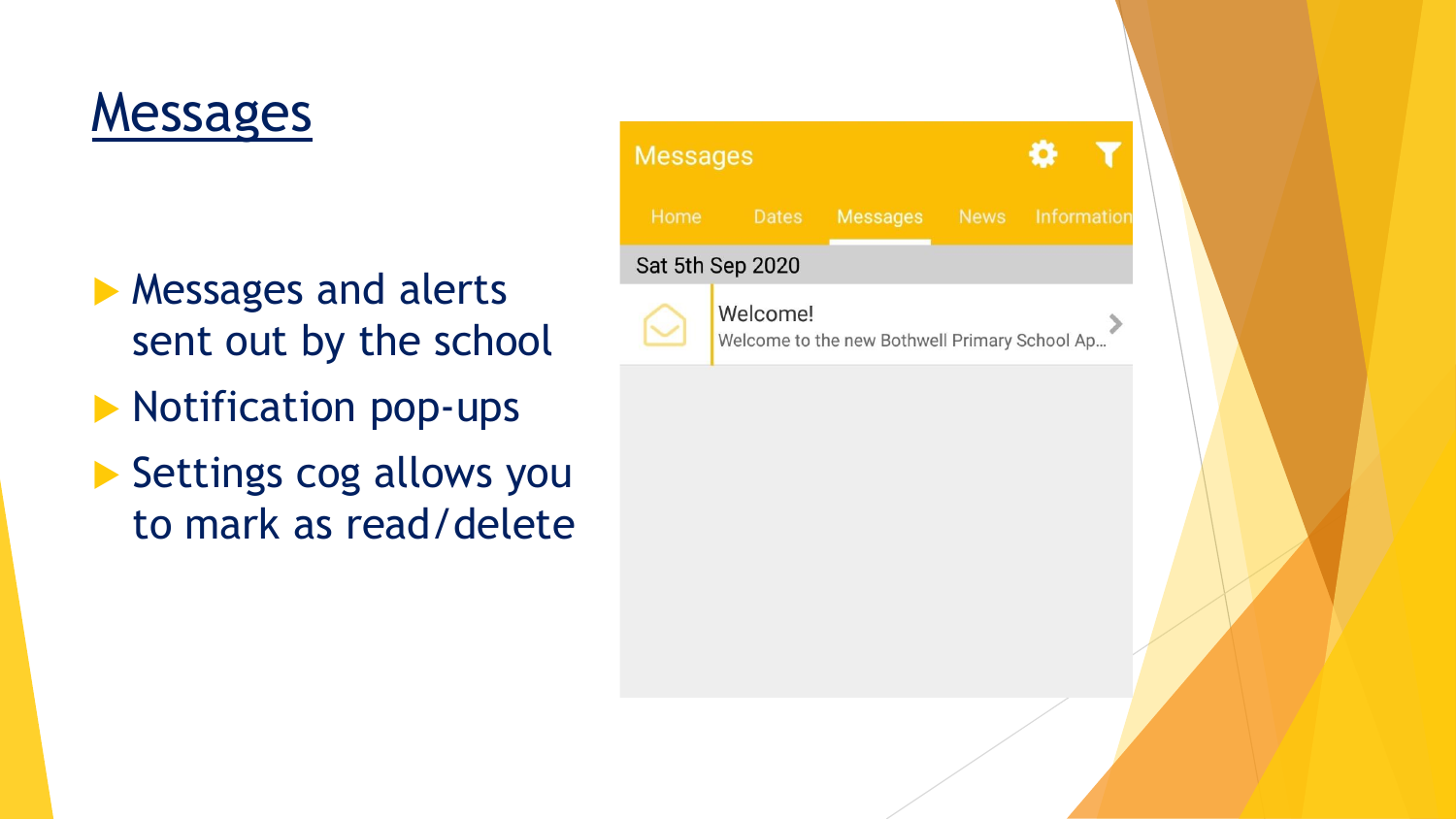# Filtering Information

- **Events and messages** tabs have a filter system
- **Choose what you want** to see
- ▶ Choose whole school, your child's room etc.
- Default setting is to see all dates and messages

| <b>Dates</b>   |                                                     |                 |             |             |
|----------------|-----------------------------------------------------|-----------------|-------------|-------------|
| Home           | <b>Dates</b>                                        | <b>Messages</b> | <b>News</b> | Information |
|                |                                                     | September 2020  |             |             |
| Tue 1st Sep    |                                                     |                 |             |             |
| 12:30<br>13:15 | Lunch Menu<br><b>Bothwell Primary School</b>        |                 |             |             |
| Wed 2nd Sep    |                                                     |                 |             |             |
| 12:30<br>13:15 | <b>Lunch Menu</b><br><b>Bothwell Primary School</b> |                 |             |             |
| Thu 3rd Sep    |                                                     |                 |             |             |
| 12:30<br>13:15 | Lunch Menu<br><b>Bothwell Primary School</b>        |                 |             |             |
| Fri 4th Sep    |                                                     |                 |             |             |
| 12:30<br>13:15 | Lunch Menu<br><b>Bothwell Primary School</b>        |                 |             |             |
| Mon 7th Sep    |                                                     |                 |             |             |
| 12:30<br>13:15 | Lunch Menu<br><b>Bothwell Primary School</b>        |                 |             |             |
| Tue 8th Sep    |                                                     |                 |             |             |
| 12:30<br>13:15 | Lunch Menu<br><b>Bothwell Primary School</b>        |                 |             |             |

#### **Calendar filter**

Please activate or deactivate events that you would like to see in your event list

| Catering            |  |
|---------------------|--|
| Lunch               |  |
| <b>Whole School</b> |  |
| Holidays            |  |
| Room 1              |  |
| Room 2              |  |
| Room <sub>3</sub>   |  |
| Room 4              |  |
| Room 5              |  |
| Room 6              |  |
| Room 7              |  |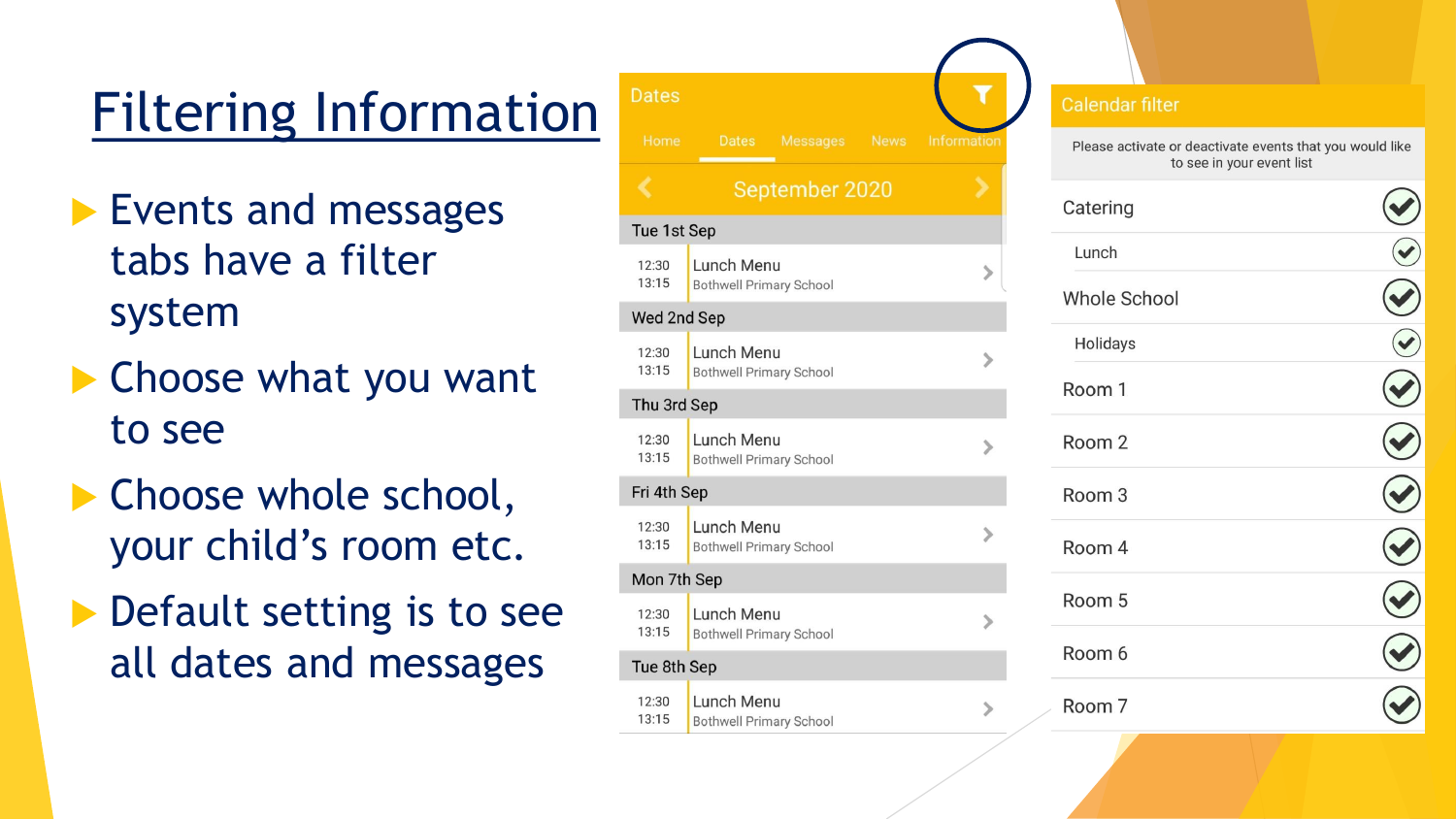# News

- Reports on latest news in school
- ▶ Click on each story to learn more
- **Link to website or link for** downloading a document
- $\blacktriangleright$  Keep up to date with events/developments

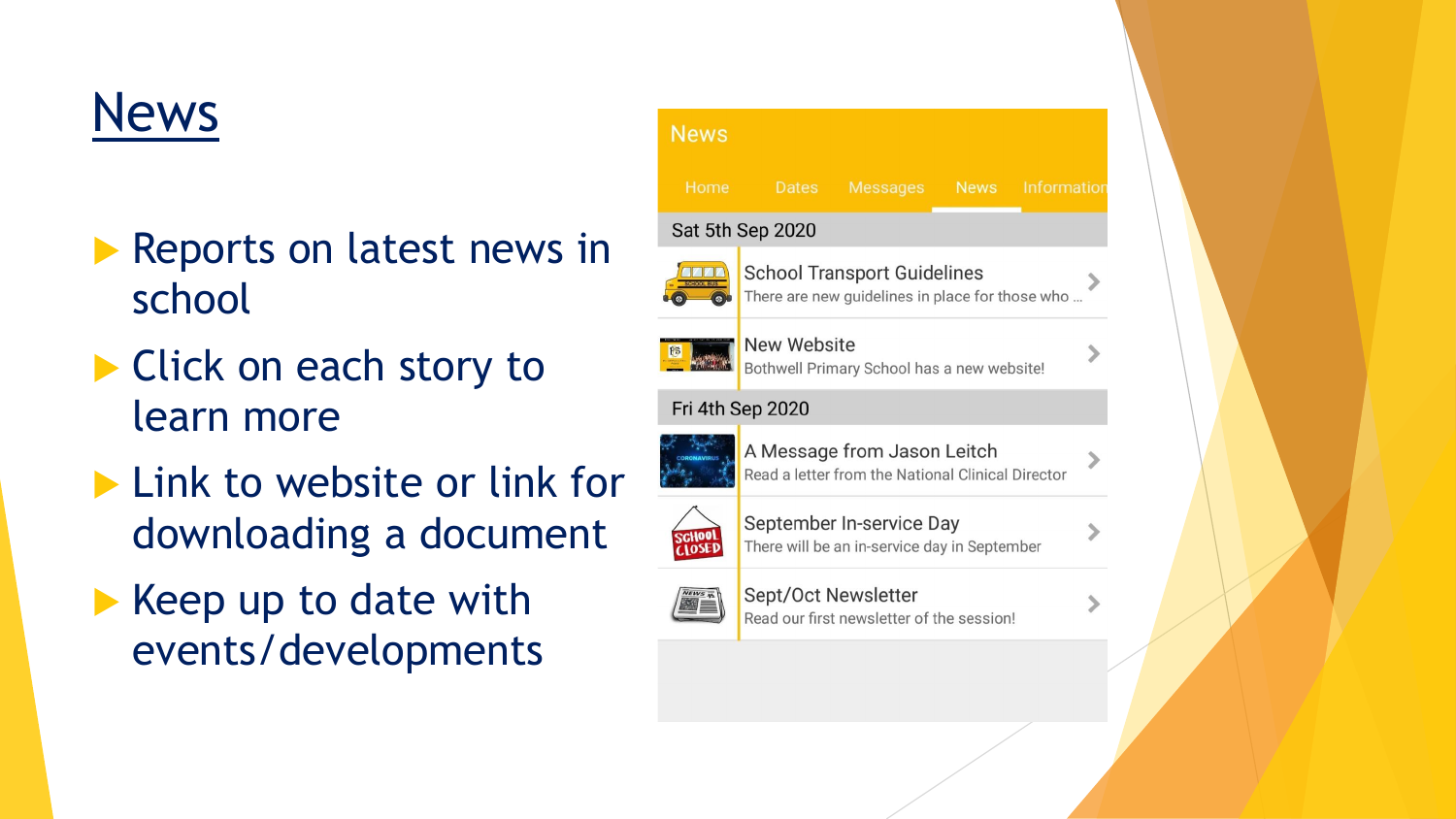### Information

- **Links to important** documents e.g. School Improvement/Recovery Plan
- **PE Days reminder**
- ▶ Contact details for school

| <b>Information</b>      |                            |                                         |                           |  |
|-------------------------|----------------------------|-----------------------------------------|---------------------------|--|
| <b>Home</b>             | <b>Dates</b>               |                                         | Messages News Information |  |
|                         | PE Days 2020/2021          |                                         |                           |  |
| <b>Email the school</b> |                            |                                         |                           |  |
| <b>Call The School</b>  |                            |                                         |                           |  |
|                         |                            | <b>Online Electronic Payment Method</b> |                           |  |
|                         |                            | <b>Online Parents Evening Booking</b>   |                           |  |
| <b>Blantyre Road</b>    |                            |                                         |                           |  |
| <b>Bothwell</b>         |                            |                                         |                           |  |
| Glasgow                 |                            |                                         |                           |  |
| G71 8PJ                 |                            |                                         |                           |  |
|                         | <b>View in Google Maps</b> |                                         |                           |  |
|                         |                            |                                         |                           |  |